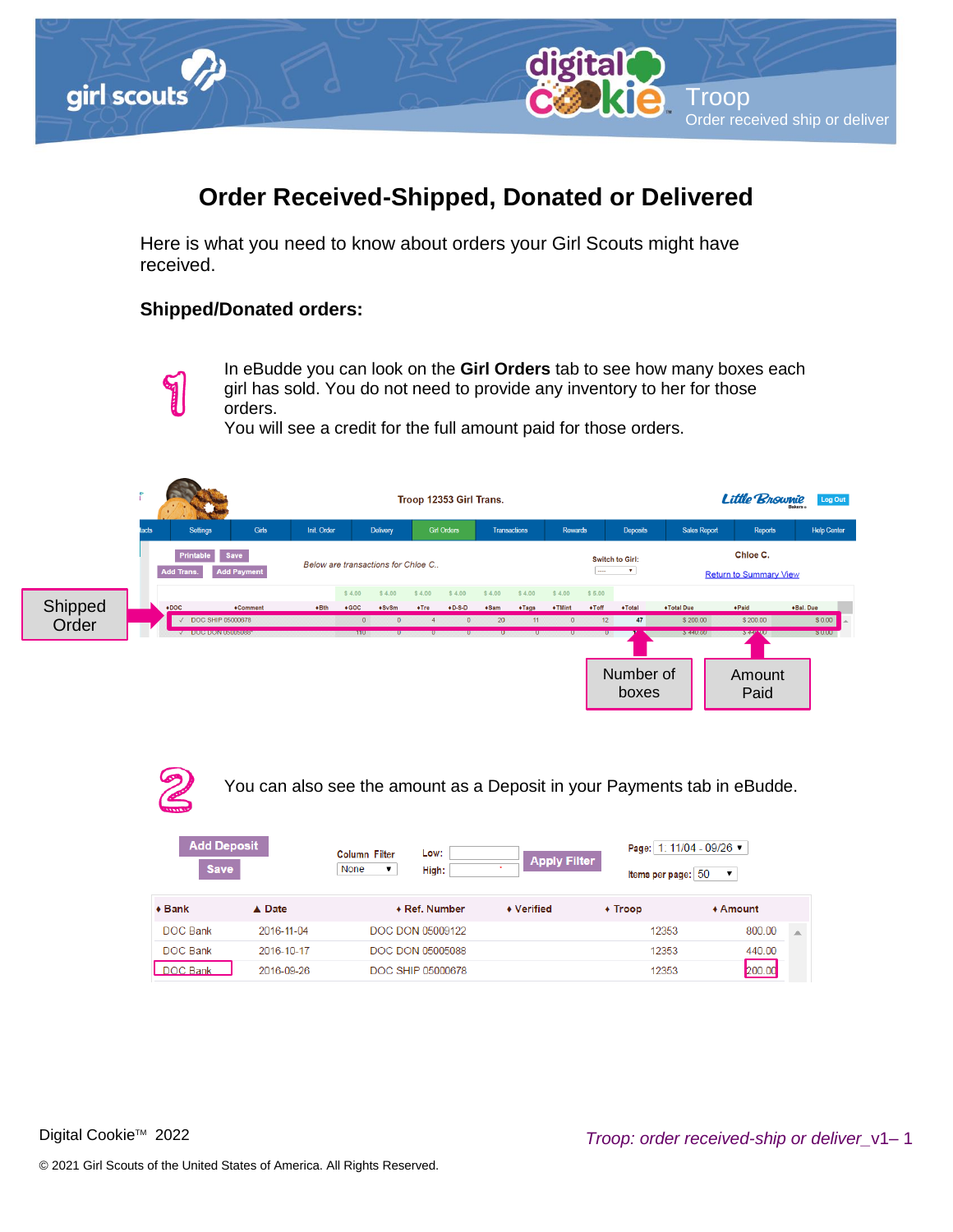## girl scouts



| æ   |
|-----|
|     |
| ٠   |
|     |
|     |
|     |
| om. |
|     |

You may need to adjust the amount of money you deposit using the sales report as a guide. OR If your council has ACH withdrawals they will adjust to reflect that deposit already being made into your account.

|                           |                                                                              |                                        | <b>Pkgs Received</b> |             |                           | <b>Deposits Made</b>          |               |  |                |
|---------------------------|------------------------------------------------------------------------------|----------------------------------------|----------------------|-------------|---------------------------|-------------------------------|---------------|--|----------------|
| <b>DOC</b><br>Ship/Donate |                                                                              | <b>Initial Order</b>                   | ---                  | $\mathbf 0$ | <b>Date</b>               | Reference                     | <b>Amount</b> |  | ALL DOC        |
| orders                    | 09/26                                                                        | C888                                   | DOC 05000678         | 47          | 2016-09-26                | DOC SHIP 05000678             | \$200.00      |  | orders reflect |
| reflect in                | 05/04                                                                        | T12350                                 | <b>QHI000</b>        | 240         | 2016-10-17                | DOC DON 05005088              | \$440.00      |  | in "Payments   |
| "Pkgs                     | 08/22                                                                        | T12350                                 | <b>RHI000</b>        | 1212        | 2016-11-04                | DOC DON 05009122              | \$800.00      |  | Made"          |
| Received"                 | GOC pkgs.                                                                    |                                        |                      | 310         | <b>Total Deposits</b>     |                               | \$1,440.00    |  |                |
|                           |                                                                              | <b>Total Pkgs Received</b>             |                      | 1809        | <b>Total DOC Deposits</b> |                               | \$1,440.00    |  |                |
|                           |                                                                              | <b>Total DOC Pkgs Received</b>         |                      | 357         |                           |                               |               |  |                |
|                           |                                                                              | <b>Total DOC Charity Pkgs Received</b> |                      |             |                           |                               |               |  |                |
|                           |                                                                              |                                        |                      |             |                           |                               |               |  |                |
|                           | <b>Total Troop Sales</b><br><b>Troop Proceeds</b><br><b>Council Proceeds</b> |                                        |                      |             |                           |                               |               |  |                |
|                           |                                                                              |                                        | \$7,260.00           |             | <b>Council Proceeds</b>   |                               | \$6,174.60    |  |                |
|                           |                                                                              |                                        | $-$ \$ 1,085.40      |             | <b>Deposits Made</b>      |                               | $- $1,440.00$ |  |                |
|                           |                                                                              |                                        |                      |             |                           |                               |               |  |                |
|                           |                                                                              |                                        | \$6,174.60           |             |                           | <b>Amount You Owe Council</b> | \$4,734.60    |  |                |
|                           | Signature:                                                                   |                                        | View report in CASES |             | <b>Print Page</b>         | Show as PDF                   |               |  |                |

All Digital Cookie sales will add to your troop's total cookies sold and each girl's total cookies sold. They will be reflected in your Sales and Per Girl Average and count towards any rewards the girl may be eligible to receive.